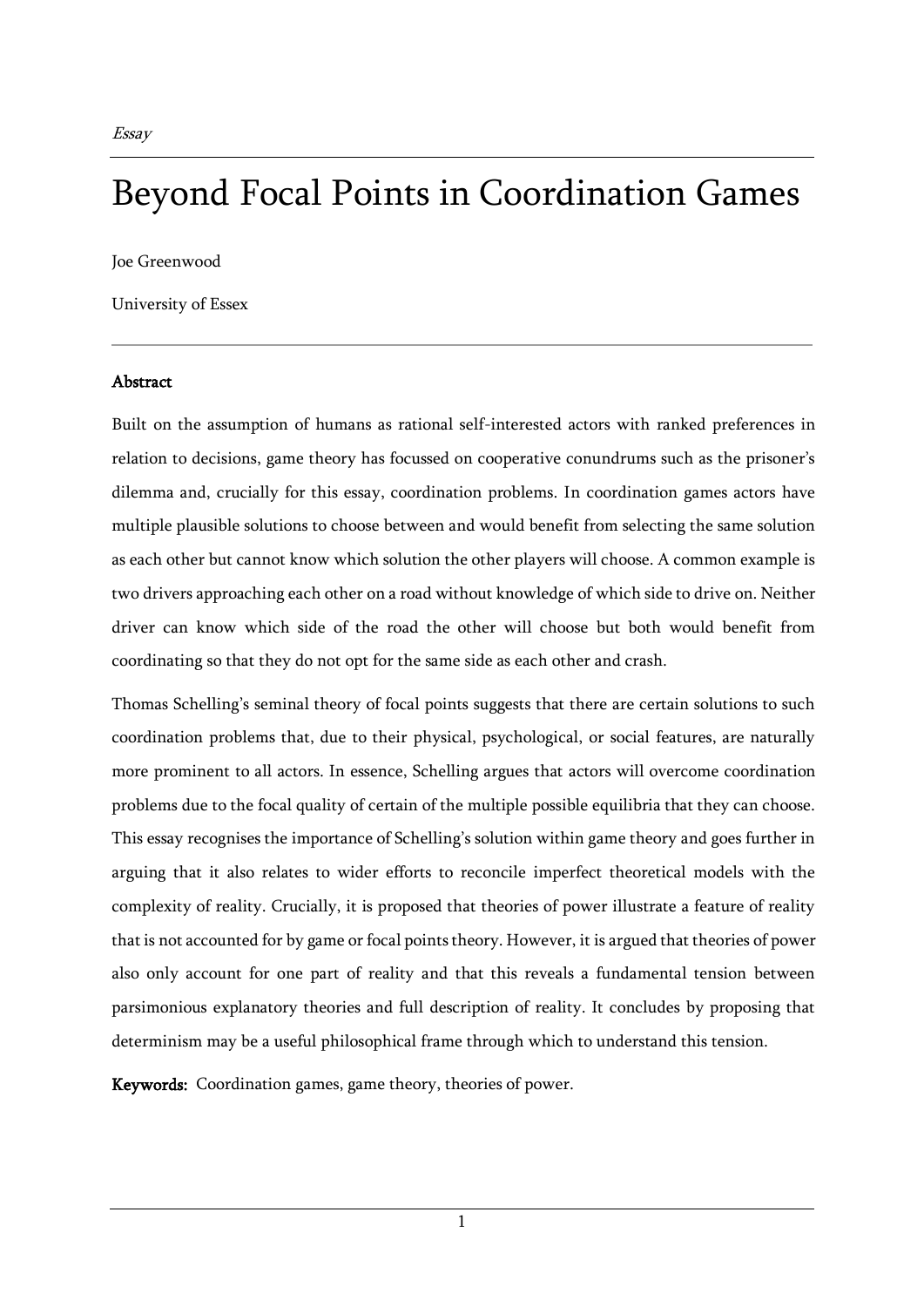### **Introduction**

Implicit in the question that this essay seeks to answer is the proposal that Thomas C. Schelling's theory of focal points seeks to achieve more than providing a solution to 'indeterminate situations' of multiple equilibria in game theory. (Schelling, 1960, p. 22) Whilst the latter achievement would be significant in itself, this essay does consider that there is a broader concomitant purpose to Schelling's work, which is to reconcile game theory with reality. This underpinning assertion is reflected in the essay's explanation of focal points, its response to them, and its conclusion.

The first section of the essay outlines the problem of multiple equilibria confronting game theory and Schelling's proposed solution to it, as well as subsequent attempts to utilise focal points as a bridge between game theory and critical theory. Whilst considered an enrichment of game theory, the second section suggests the incompleteness of focal points in reconciling theory and reality. In particular, it posits that Steven Lukes' and Michel Foucault's theories of the relevance of power to social influences, including focal points, address that incompleteness.

The essay concludes that Schelling's proposal of focal points provides a useful amendment to game theoretical accounts of human action, interaction, and outcomes. Crucially, its incompleteness in accounting for reality is seen to be only partially addressed with reference to the outlined theories of power. In this light, the tension between explanatory theories and description of reality as it exists is noted and determinism, while flawed, is suggested for future consideration as a means by which to drive critical consideration of the incompleteness of any theory.

## The Problem and the Proposed Solution

A simple and good example of a game with multiple equilibria is the 'Battle of the Sexes' in which a female and a male partner wish to spend the evening together but cannot agree whether to attend the ballet (her preference) or the boxing (his preference).<sup>1</sup> The payoff for both actors is higher if

<sup>&</sup>lt;sup>1</sup> There are a number of key assumptions that underpin scenarios like this in game theory:

First, each option has a different value for each player (i.e. person). In this instance both players apply the value of 0 to attending either event (ballet or boxing) alone, the value of 1 to attending their less-preferred event with the other person, and the value of 2 to attending their preferred event with the other person. They are thus considered to have ranked preferences (i.e. they can rank their options in terms of the values, or payoffs, that they assign to them);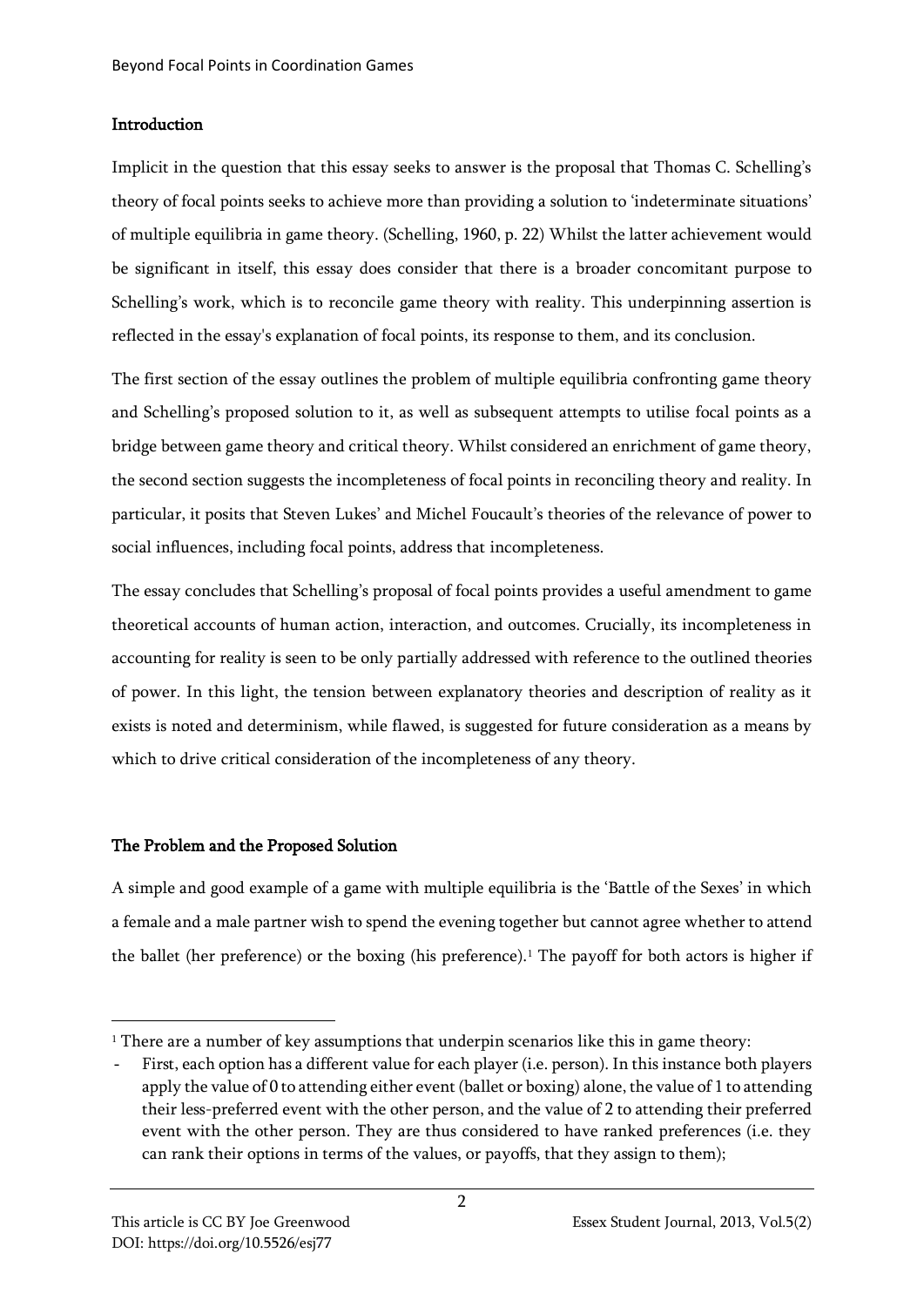they can coordinate to attend one event rather than go to separate events but there is no way for them to decide between the options. This coordination game is predicated on the key assumptions of game theory, that the players possess 'fully ordered preferences, complete information', and a 'perfect internal computer' (Hollis, 1994, p. 123, p. 116), and on the assumption that they cannot communicate. (Hollis, 1994, p. 129).

Since both the woman and the man have a higher payoff from coordinating but each has a higher payoff from coordinating, respectively, around ballet and boxing, there is no 'dominant strategy' (Hollis, 1994, p. 124, italics in original). This issue stems from the fact that, in a tacit game, each actor is not 'trying to guess what another will do in an objective situation; [they are] trying to guess what the other will guess one's self to guess the other to guess, and so on ad infinitum.' (Schelling, 1960, pp. 92-3) In fact, it has been convincingly argued that even with communication the multiple equilibria remain because '[w]ords are cheap' (Hollis, 1994, p. 125) and even strategic moves committing resources may be intentionally misleading. (Johnson, 1993, p. 81) Hence the actors do best by mistrusting each other and paying heed to their knowledge of each other's actual preferences.

Since '[a]lmost all games that are remotely realistic representations of reality have more than one equilibrium' and potentially an infinite number (Ward, 2002, p. 70), and since indeterminacy undermines the predictive capacities of game theory and its ability to define rational action (Ward, 2002, p. 72), the problem is critical. In this light, the identification by Schelling of 'the intrinsic magnetism of particular outcomes, especially those that enjoy prominence, uniqueness, simplicity, precedent, or some rationale that makes them qualitatively differentiable from the continuum of

<sup>-</sup> Second, the players aim to maximise their payoffs (i.e. pursue the option with the highest value to them);

Third, the ranking of preferences to pursue the highest payoff means that players can identify their dominant strategy (i.e. they can choose the course of action that delivers the highest value to them);

<sup>-</sup> Fourth, crucially, in this scenario, the players cannot communicate with each other, meaning that it is what is known as a tacit game (i.e. each player must make their decision about the best course of action based on assumptions about the other player's preferred course of action);

Fifth and finally, in this example, the above assumptions mean that players have no dominant strategy; they cannot anticipate the other player's actions so they do not know the best way to gain the highest payoff (i.e. whether they choose to go to the ballet or the boxing there is always a risk that the other person will go to the other option, so they miss out on the highest payoff (i.e. they both end up with a value of 0 if they fail to go to the same event)).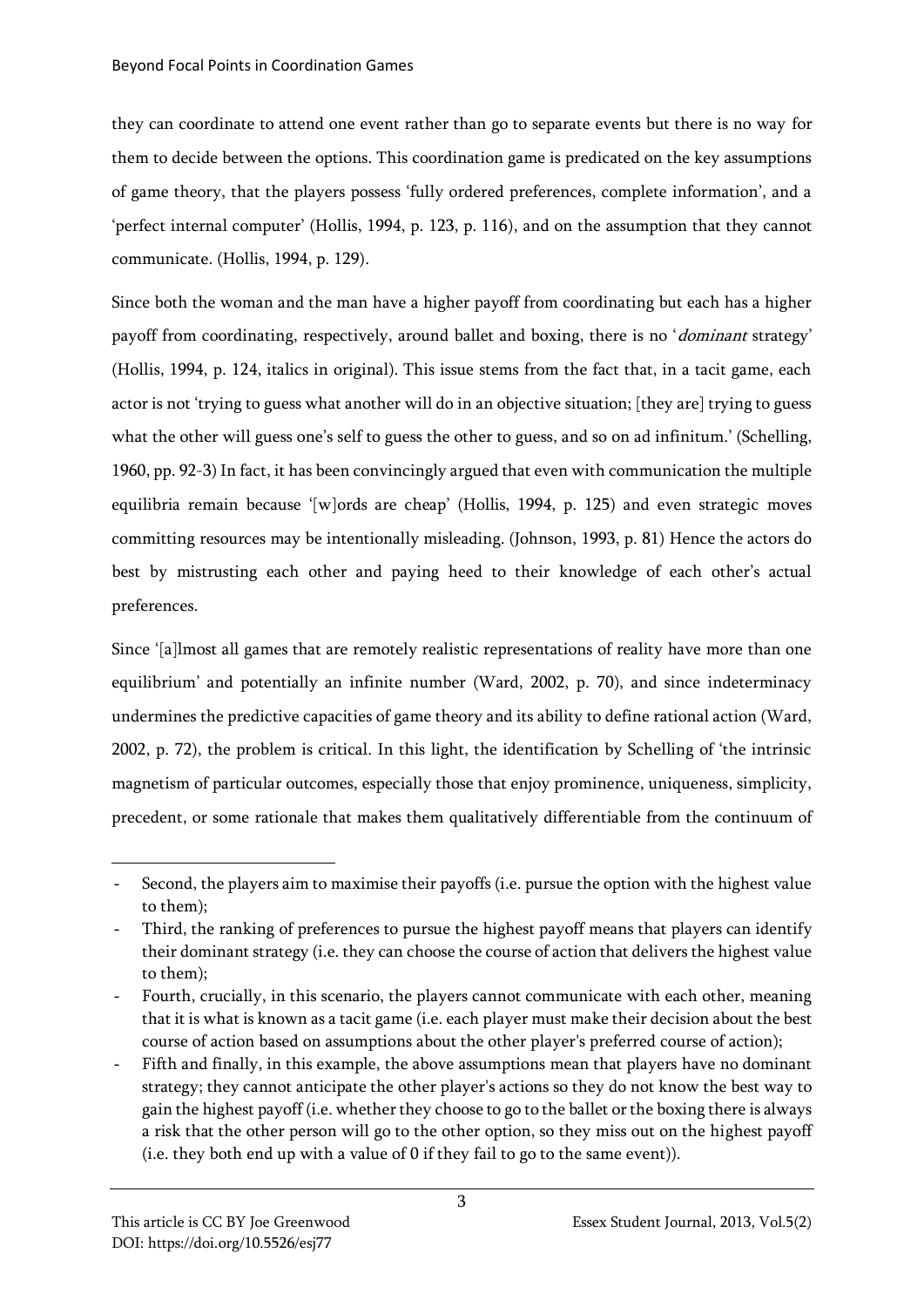possible outcomes' (Schelling, 1960, p. 70) has great utility. This utility is extended by the equal relevance of these focal points, which are considered to be '[t]he psychic phenomenon of "mutual perception"' (Schelling, 1960, p. 101), in both tacit and explicit games. (Schelling, 1960, p. 71) Thus, returning to the example of the 'Battle of the Sexes', a focal point may be the principle of taking turns in which both the woman and the man would consider which pastime was undertaken last time they went out together and do the opposite this time. The principle of taking turns could apply equally in a tacit or an explicit game and, it is worth noting, in a non-game situation (i.e. it is perfectly plausible that an individual, on their own, choosing between two equally enjoyable events would apply the principle of rotation, or taking turns).

Besides their capacity to provide a convincing solution to indeterminacy there is another particularly interesting characteristic of focal points, which is that they are generally not mathematical in nature. (Schelling, 1960, p. 113) Thus, by embracing nonmathematical focal points, people can 'do something that no purely formal game theory can take into account; they can do better than a purely deductive game theory would predict.' (Schelling, 1960, p. 164, italics in original) In this light, focal points take on a normative character, in that actors ought to pay attention to them to ensure consistently better payoffs than chance alone would allow. (Schelling, 1960, p. 108, p. 64) From a game theoretical perspective there is a problem with the introduction of aesthetic, historical, legal, moral, and cultural properties, which is that they are extremely difficult to model. (Schelling, 1960, p. 113) In effect, acceptance of the concept of focal points means that the answer to any indeterminacy becomes: 'Well, they just choose the equilibrium that's focal for them.' This problem suggests that Schelling is not just using focal points to amend game theoretical models but is also seeking to 'meld deductive and inductive approaches' in order to explain outcomes as they are observed rather than as they are modelled. (Hechter, 1992, p. 38)

In subsequent endeavours, convincing arguments have been proposed that utilise focal points in reconciling game theory and critical theory. Ultimately, such arguments conclude that 'while game theory provides no account of why cheap talk can ever succeed, critical theory identifies a mechanism to explain how, within constraints, it might coordinate social and political interaction.' (Johnson, 1993, p. 825) In doing so, it is emphasised that strategic communication can draw upon Jürgen Habermas' 'lifeworld', or the stock of knowledge relating to the objective, social, and subjective worlds. (Schiemann, 2000, p. 5, p. 3) Focal points are identified as part of the 'lifeworld',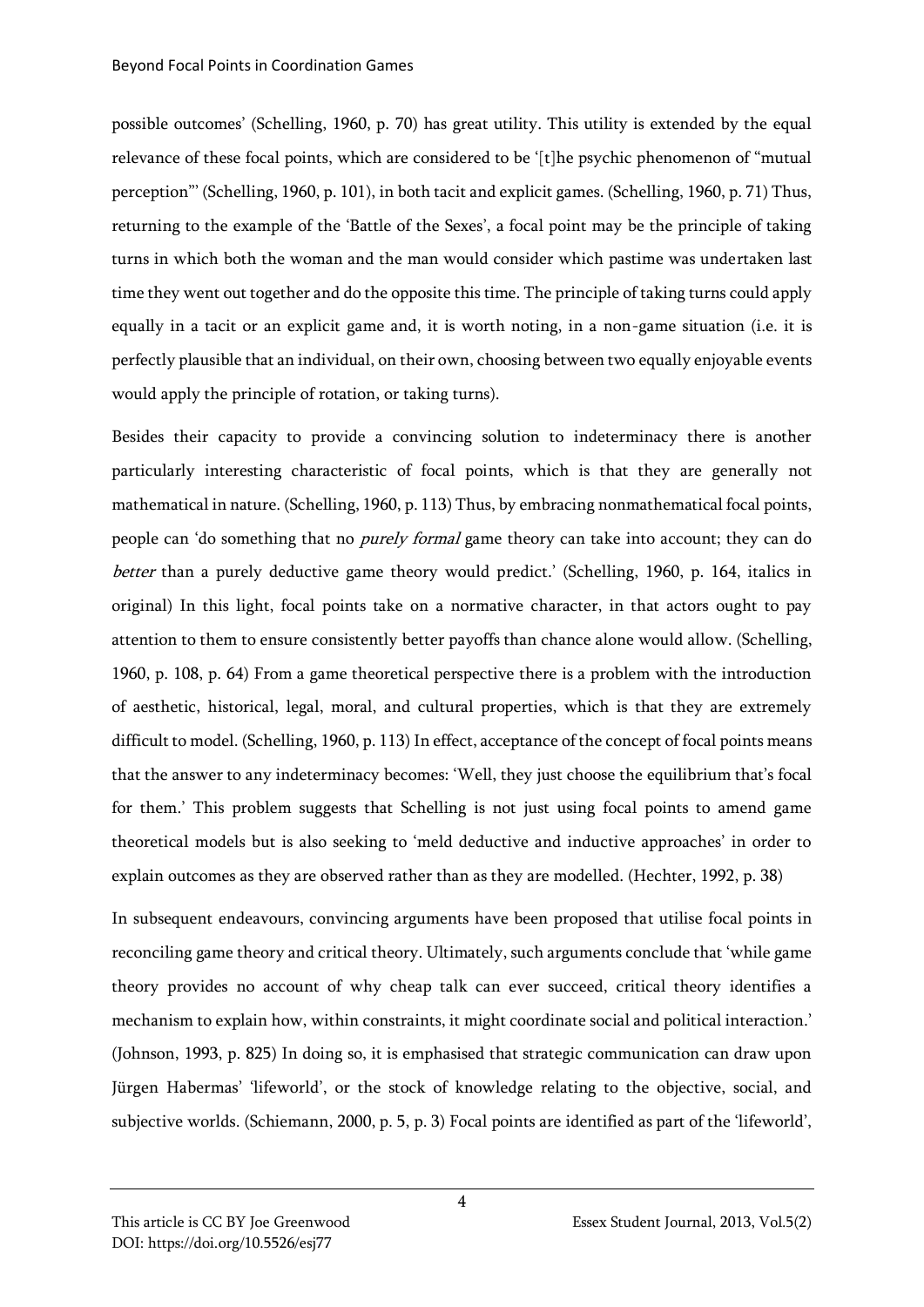thus their utilisation by actors is considered a sub-competence of strategic competence. (Schiemann, 2000, p. 2) Again, though the initial purpose of the arguments is to reconcile game theory and critical theory, in attempting to fill the gaps in each they are ultimately attempting to reconcile theory with reality, to provide a more convincing account for occurrences outside models.

# Beyond Focal Points

In attempting to account for reality by amending or synthesising theory the efforts previously outlined invite the question of whether they have gone far enough. Are there other pertinent pieces of work, relating to game theory specifically or within other schools of theoretical thought that can further account for reality? There has certainly been interesting work relating to the limits of game theory, even when amended by focal points, suggesting that humans often behave in ways not in line with strict rationality. The 'Allais Paradox' demonstrates convincingly that humans are riskaverse and will pay a high price to eliminate it completely but will not pay the same price to eliminate the same degree of risk if some remains. (Hargreaves Heap et al., 1992, pp. 37-8) Similarly, the 'Ellsberg Paradox' shows that humans are also ambiguity-averse and will trade an ambiguous chance of winning for the alternative of an assured, though perhaps lower, chance of winning. (Hargreaves Heap et al., 1992, p. 45) The former paradox has been used to suggest that the 'independence axiom' in rational choice theory, which underpins game theory, may be inappropriate in accounting for human behaviour due to emotions such as regret, which undermine the independence of available options. (Hargreaves Heap et al., 1992, p. 41) It is possible to perceive such departures from rationality to be forms of 'bounded rationality' but it has also been convincingly argued that transposition of learned, if irrational, considerations into strictly rational games is '*more than rational.*' (Hargreaves Heap et al., 1992, p. 39; Elster, 2007, p. 342)

Thus, focal points may be underpinned by non-rational human attitudes and behaviours that have variously been posited and demonstrated to be genetic, psychological, and social. (Alford and Hibbing, 2004; Gerber et al., 2010; Jennings, 2007; Saggar, 2007; Caínzos and Voces, 2010; Brooks and Manza, 2004) While the former two factors impact on inclinations, for instance towards taking risks, it is social factors that define how inclinations are expressed. (Gerber et al., 2010, p. 111, p. 113; Cohen, 1919, p. 109) One may be an altruist in a social setting that emphasises the family as the key organising group or in a setting that emphasises friends as the crucial social network but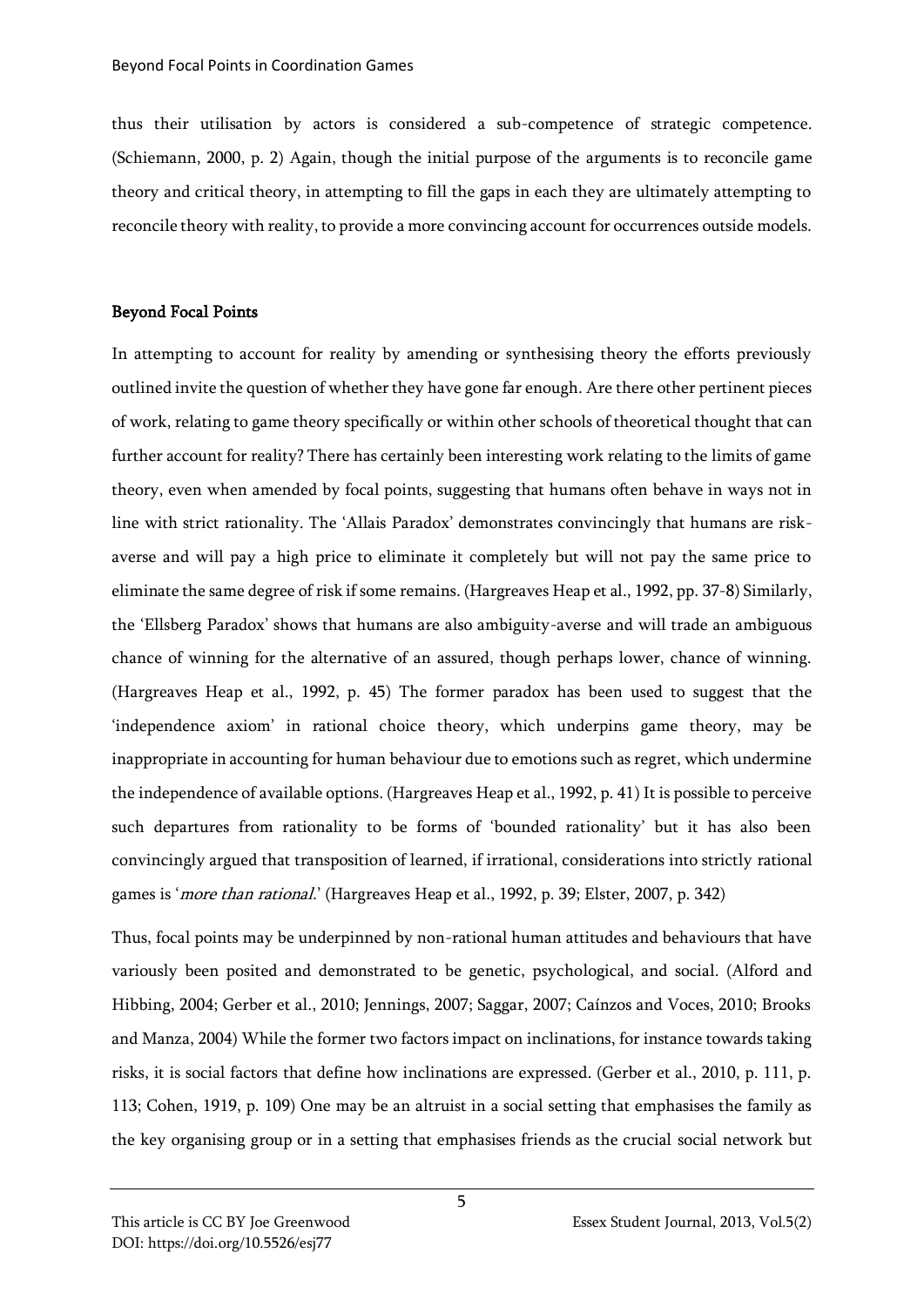action, interaction, and outcomes will be different in each. (Wildavsky, 1992, p. 11) In this light the power to influence social spheres, and the focal points constructed therein, becomes pertinent and differentiated power in interactions is rendered relevant.

The relevance of differential power to focal points in social spheres can be seen in the concept of patriarchy, or a society that sustains the domination of women by men. Such a society may well construct the focal point of doing what the man wants and, in the example of the 'Battle of the Sexes', use this to overcome multiple equilibria problems. The construction of such a focal point would represent only one of Steven Lukes' three faces of power, which are worthy of further consideration. (Lukes, 2005, pp. 25-9) The first face of power is the most apparent and encompasses coercion and persuasion. It amounts to the ability of one actor to explicitly gain their favoured outcome from another actor who holds, and is aware of, a different preference ordering. In the example of the 'Battle of the Sexes' this would manifest itself in the capacity of one actor to either physically force, or persuasively convince, the other actor to attend the first actor's preferred event. The second face of power is more subtle and takes the form of agenda-setting, or the ability of one actor to define the terms of the debate. In the example, it would amount to the ability of one actor to ensure attendance at their preferred event by, for instance, asserting that there is no time to debate the options. Finally, the third face of power is the most insidious and amounts to control of perceptions of interests. In the example this would constitute the ability of one actor to, without it being recognised, actually change the preference orderings of the other actor so that they consider it to be in their own interest to attend the first actor's preferred event. The three faces of power are illuminating because they help explain outcomes of interactions as well of the role of power in constructing focal points, as in the example of patriarchy.

Taking the analysis of power one step further, Michel Foucault utilised the idea of the 'panopticon' to illustrate that social power perpetuates its influence through a sense of observation that humans feel, regardless of whether they are interacting with others. (Foucault, 1991, p. 173) The idea that social power 'sustains itself by its own mechanism' (Foucault, 1991, p. 177) leads to the suggestion that it 'is not to be thought of as the property of particular classes or individuals who "have" it, nor as an instrument which they can somehow "use" at will.' (Garland, 1990, p. 138 cited in Lukes, 2005, p. 89) Together, Lukes' and Foucault's theories suggest that actors may utilise power to influence others, for instance by constructing focal points, but that they are ultimately also always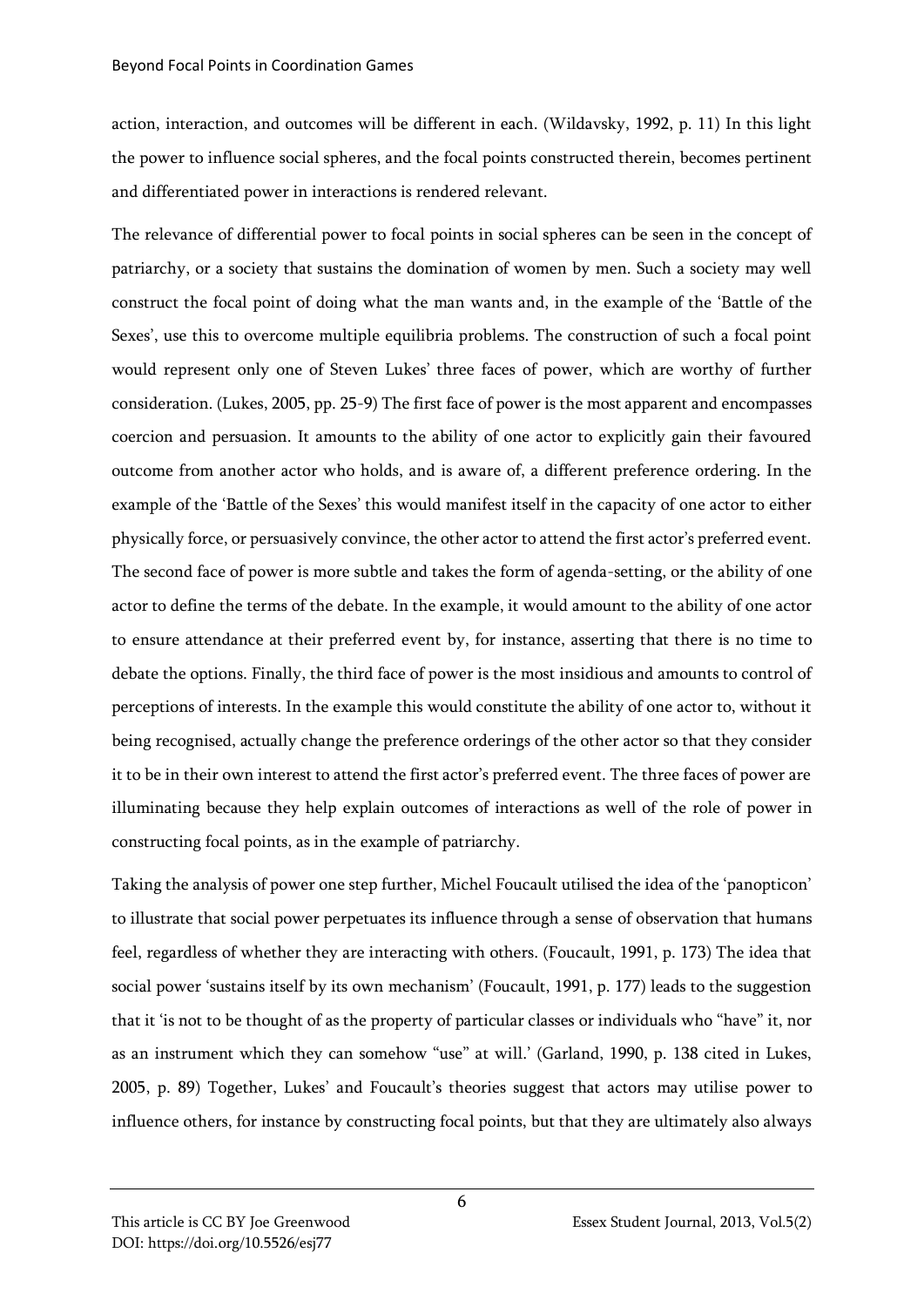subject to power, even when perceiving and reacting against it. (Foucault, 1975) In doing so those theories point to influences on humans that account for reality more fully than game theory alone can, even when it is amended by focal points theory.

#### Conclusion

Schelling's theory of focal points provides a persuasive and highly useful solution to the problem of multiple equilibria in game theory. However, this essay perceives that solution to be only part of its purpose, striving as it does to account for gaps between theoretical models and reality. In this endeavour it is, as any specific theory will be, only partially successful. It does not account for how such 'more than rational' phenomena emerge underpinned as they are by genetics, psychology, and social settings.

It has been posited that the latter of those influences on human behaviour suggests the relevance of theories relating to power in explaining reality. Power relations structure human interactions and are thus directly relevant to game theory, as demonstrated by the application of Lukes' three faces of power to the working example of the 'Battle of the Sexes', and Foucault's convincing argument that power pervades all situations and exerts influence on all humans. Crucially, despite covering relevant and important explanatory ground beyond that covered by game theory, as amended by focal points theory, theories of power remain incomplete in describing reality.

I asserted in opening this essay that Schelling's theory of focal points was, in part, an attempt to reconcile game theory with reality. It has been argued that it did not go far enough and that theories of power must also be considered but that they also remain incomplete. This reveals an important tension between theories that attempt to parsimoniously explain reality, and a complete description of that reality. In this context it may be useful to refer to determinism as a helpful critical tool that forces ongoing recognition that explanatory theory is always incomplete. Its utility is limited because reality can never be fully described but determinism suggests an ultimate explanatory model, providing as it does an equation in which an infinite number of determining factors can be combined to account for the particular outcome in question. (Hempel, 1966, pp. 11-2 cited in Sanders, 2002, p. 52) This renders it simultaneously illuminating and unworkable, but it does not undermine its utility in driving a critical approach to any partial explanation, such as Schelling's, and the search for further determining factors in any outcome.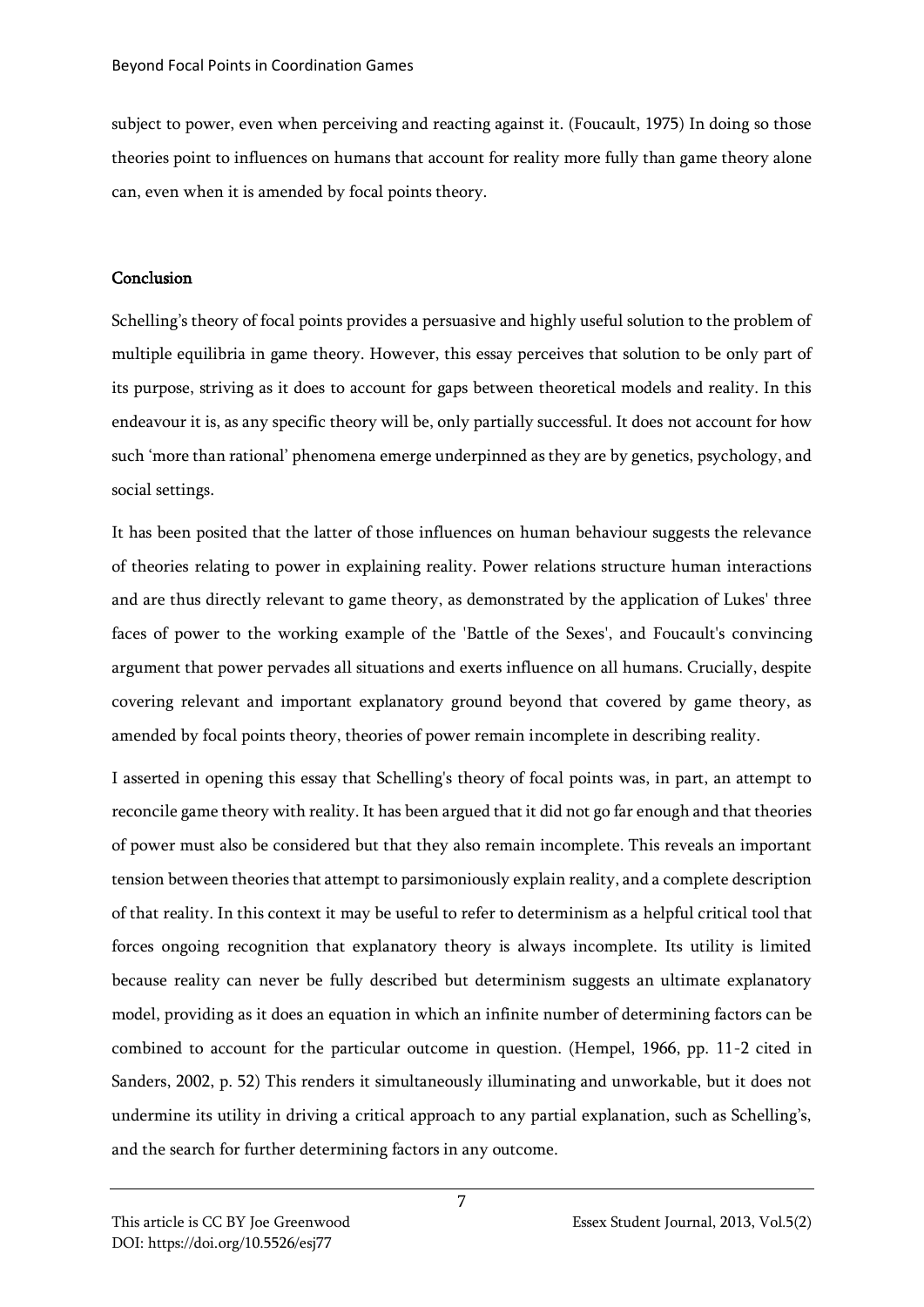#### Bibliography

Alford, J. R. and Hibbing, J. R. (2004). The Origin of Politics: An Evolutionary Theory of Political Behavior. Perspectives or Politics, 2(4), pp. 707-23.

Brooks, C. and Manza, J. (2004). A Great Divide? Religion and Political Change in U.S. National Elections, 1972-2000. The Sociological Quarterly, 45(3), pp. 421-50.

Caínzos, M. and Voces, C. (2010). Class Inequalities in Political Participation and the "Death of Class" Debate. International Sociology, 25(3), pp. 383-418.

Cohen, C. (1919). Determinism or Free Will. London: The Pioneer Press.

Elster, J. (2007). Explaining Social Behavior: More Nuts and Bolts for the Social Sciences. Cambridge: Cambridge University Press.

Foucault, M. (1975). Body/Power. In: Foucault, M. (1980). Power/Knowledge, Selected Interviews *and Other Writings.* New York: Random House. [online] Available at <http://www.thefoucauldian.co.uk/bodypower.htm> [Accessed 22 April 2013].

Foucault, M. (1991). Discipline and Punish: The Birth of the Prison. London: Penguin Books.

Frankfurt, H. G. (1988). The Importance of What We Care About: Philosophical Essays. Cambridge: Cambridge University Press.

Friedman, M. (1953). *Essays in Positive Economics.* Chicago: The University of Chicago Press.

Gerber, A. S. et al. (2010). Personality and Political Attitudes: Relationships across Issue Domains and Political Contexts. American Political Science Review, 104(1), pp. 111-33.

Hargreaves Heap, S. et al. (1992). The Theory of Choice: A Critical Guide. Oxford: Blackwell.

Hechter, M. (1992). The Insufficiency of Game Theory for the Resolution of Real-World Collective Action Problems. Rationality and Society, 4(1), pp. 33-40.

Hollis, M. (1994). The philosophy of social science: an introduction. Cambridge: Cambridge University Press.

Jennings, M. K. (2007). Political Socialization. In: Dalton, R. J. and Klingemann, H.-D. (eds.). The Oxford Handbook of Political Behavior. Oxford: Oxford University Press, pp. 29-44.